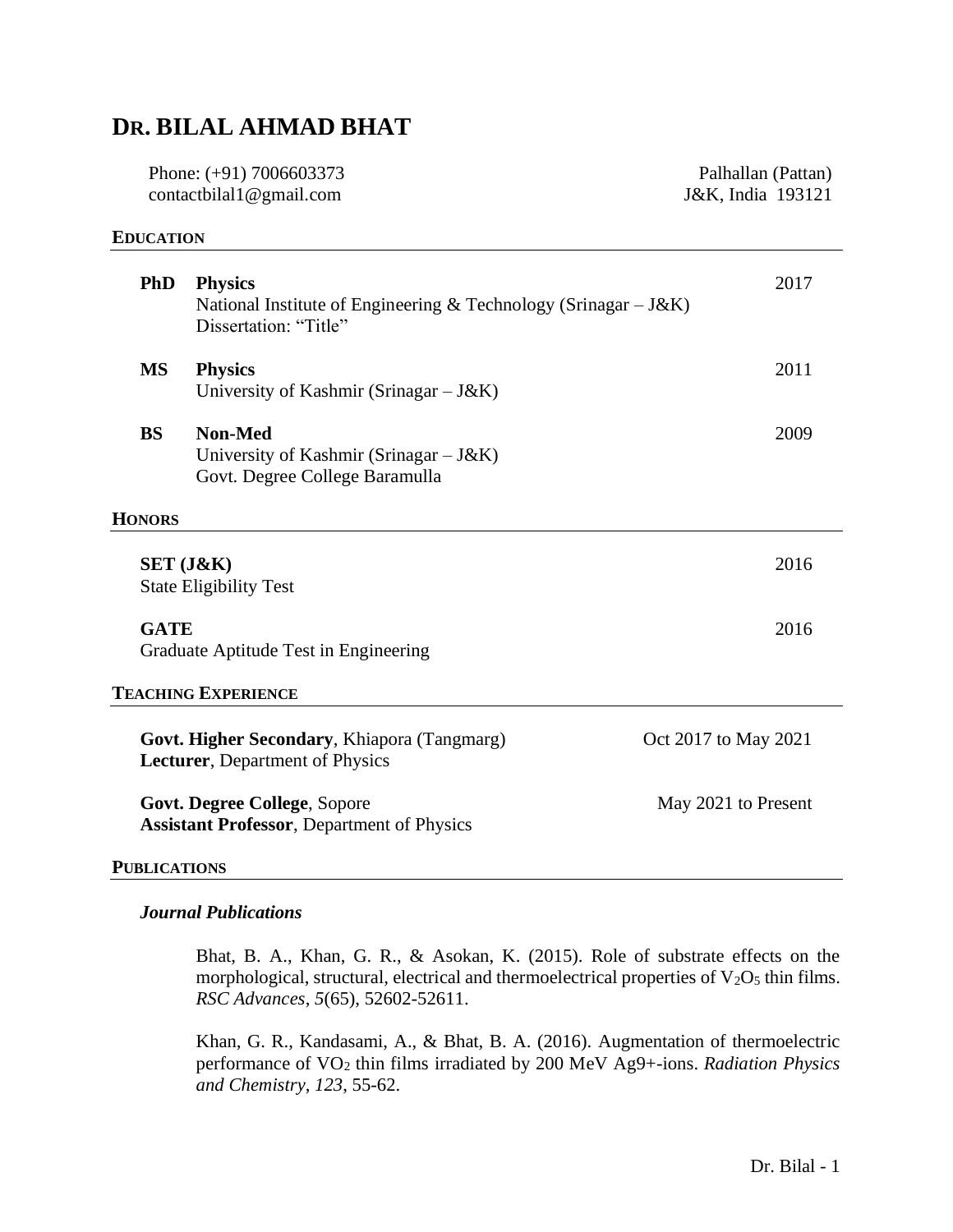Khan, G. R., & Bhat, B. A. (2015). Quantum size effect across semiconductor-to-metal phase transition in vanadium dioxide thin films. *Micro & Nano Letters*, *10*(11), 607- 612.

Kumar, P., Ahmad, B., Chand, F., & Asokan, K. (2018). Magnetic and electronic structures of Co ion implanted CeO2 thin films. *Applied Surface Science*, *452*, 217- 222.

Ahmad, B., Asokan, K., & Magray, M. (2017). Optical and Electrical Properties of Ti implanted  $V_2O_5$  Thin Films.

Khan, G. R., & Ahmad, B. (2017). Effect of quantum confinement on thermoelectric properties of vanadium dioxide nanofilms. *Applied Physics A*, *123*(12), 1-13.

Ahmad, B., Meena, R., Kumar, P., Ahmed, R., Hussain, M., Tantary, S. M., & Asokan, K. (2017). Enhancement of thermoelectrical performance in Au-ion implanted  $V_2O_5$ thin films. *RSC advances*, *7*(80), 50648-50656.

Khan, G. R., Asokan, K., & Ahmad, B. (2017). Room temperature tunability of Modoped VO<sup>2</sup> nanofilms across semiconductor to metal phase transition. *Thin Solid Films*, *625*, 155-162.

### *Conference Papers*

Tuning transport properties of  $VO<sub>2</sub>$  thin films by reducing film thickness in the nanoscale region, 2016. Vol 3, No. 1, p. 76.

Structural, morphological and plasmonic properties of silver decorated zinc oxide nanocomposites prepared by microwave assisted solution phase route, 2016. Vol 3, No. 1, p. 328.

Effect of gamma irradiation on structural, optical and transport properties of  $V_2O_5$  thin films, 2015. NIT, Srinagar (J&K).

Thermal annealing  $V_2O_5$  thin films, 2018. International Conference on Recent Trends in Chemical Sciences, Jivaji University Gwalior.

Optical and Electrical properties of Ti implanted  $V_2O_5$  thin films, 2017. 6<sup>th</sup> International Conference on New Frontiers of Engineering, Science, Management and Humanities. NIT, Srinagar (J&K).

Thermo physical properties of silver doped  $V_2O_5$  thin films, 2017. Jawaharlal Nehru University.

Gamma irradiation induced band gap modification in nano-crystalline vanadium oxide thin films. Recent innovations in Science, Technology and Engineering. NIT, Srinagar  $(J&K).$